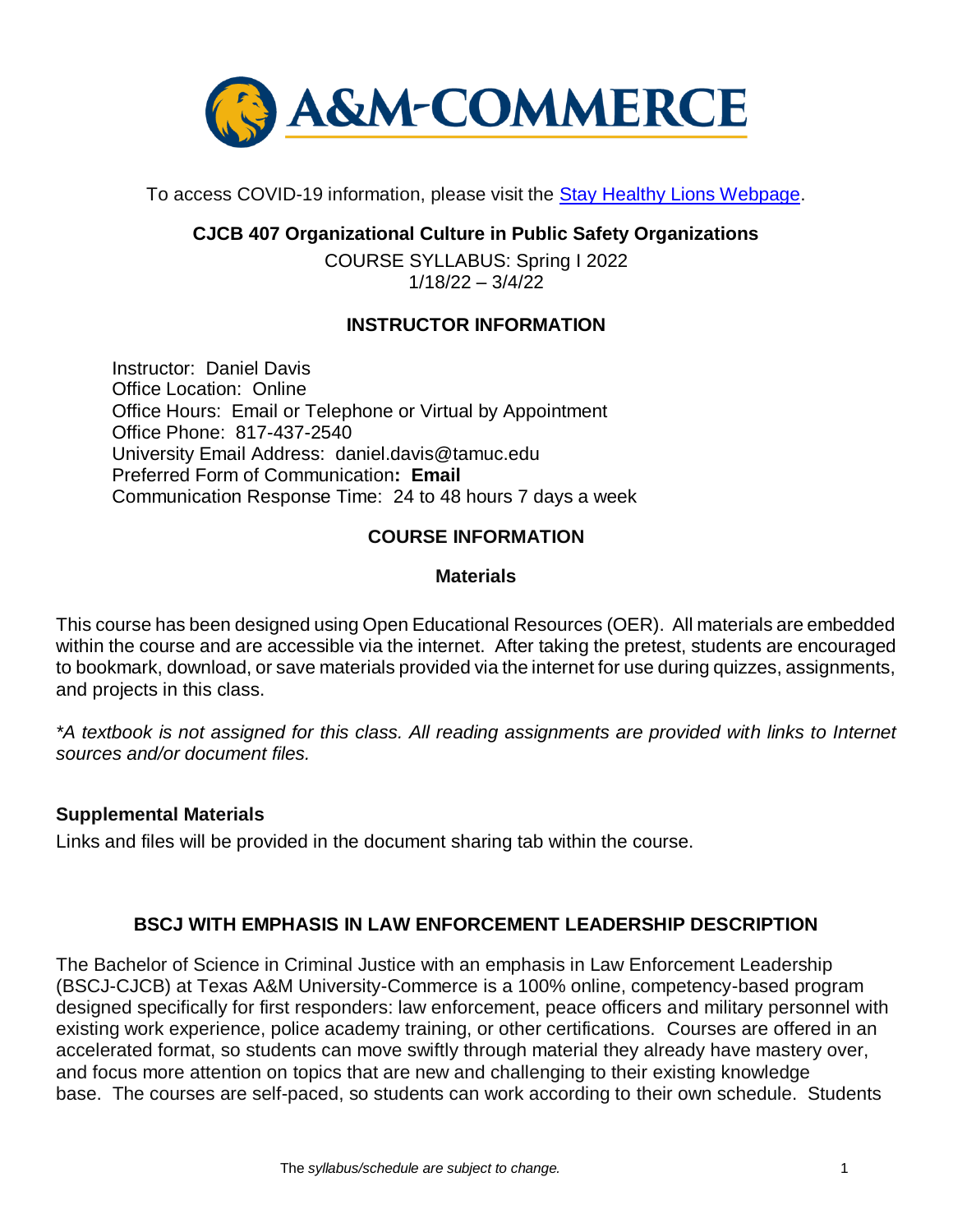in the BSCJ-CJCB program develop practical workplace competencies that meet current and future challenges facing first responders today.

# **[COURSE DESCRIPTION](http://catalog.tamuc.edu/undergrad/colleges-and-departments/college-of-innovation-design/baas-organizational-leadership/?_ga=2.81546143.928332977.1616426723-584154711.1595512675)**

This competency-based course considers organizational culture in the context of law enforcement organizations, examining the factors that influence culture. Students will consider the ways that culture develops within an organization and how it influences communication and police/community relations with an emphasis on the relationship between leadership development and organizational culture. Students will develop a conceptual framework for their own leadership philosophy in the context of a dynamic public safety culture.

# **STUDENT LEARNING OUTCOMES**

Completion of this course provides the student with the knowledge to:

- 1. Students will be able to articulate what organizational culture is; how it develops; and what factors influence it.
- 2. Students will be able to apply their knowledge of organizational culture to explain how it influences communication and leadership.
- 3. Students will be able to explain the ways that organizational culture influences internal criminal justice agency functions, as well as police/community relations.
- 4. Students will articulate what the role of leadership is in organizational culture, and specifically how their own leadership philosophy can influence organizational culture.

# **REGULAR AND SUBSTANTIVE COURSE INTERACTION**

As a general guide, students enrolled in a three semester hour course should spend one hour engaged in instructional activities and two to three hours on out-of-class work per week in a traditional semester. Students are expected to double this effort of engagement given that this course is being delivered in a seven-week term. Educational activities in this course are designed to ensure regular and substantive interaction between students and faculty to ensure that students are able to demonstrate competency.

### **COURSE REQUIREMENTS**

**Minimal Technical Skills Needed:** Students will need reliable computer and internet access for this course. Students must be able to effectively use myLeo email, myLeo Online D2L, and Microsoft Office.

**Instructional Methods:** This course is an online course. To be successful in this course, all content and course modules should be read and reviewed. All assignments and quizzes (both graded and not graded) must be completed. Please contact the instructor by email for any assistance.

**Student Responsibilities or Tips for Success in the Course:** Students are encouraged to thoroughly read all assignments and view relevant videos as directed. Critical thinking exercises will help students with practical application of the concepts presented, and students are encouraged to read through them after completing each module.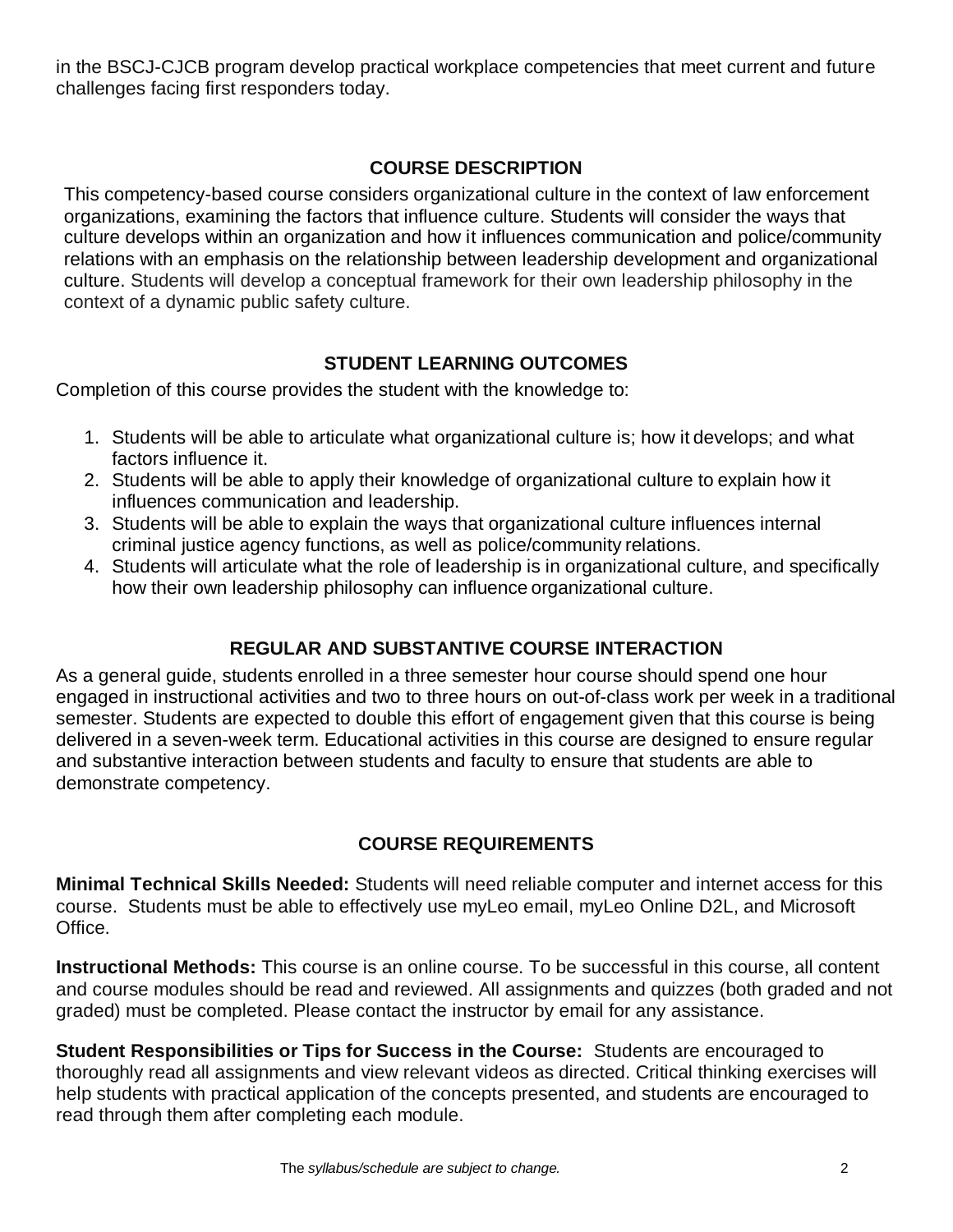Students are encouraged to e-mail the professor as they encounter concepts that after reading and utilizing course resources (supplemental documents, Youtube videos, etc.), still do not understand.

# **ASSESSMENT**

Students must achieve 80% or higher for the both the **posttest** and culminating **final project** to demonstrate competency and pass the course.

### **Course Pre-test**

The purpose of the pre-test is to provide a baseline understanding of your knowledge in this competency. The pre-test is required before you begin studying course materials. If you do not make at least 80% on the pre-test, students will be expected to complete assignments, quizzes, and other course content to prepare for the post-test and culminating project.

| <b>Content</b> | <b>Description</b>                                                                                                                                                                                                                                                                                                                             | <b>Value</b> | <b>Notes</b>                                                                                                                                      |
|----------------|------------------------------------------------------------------------------------------------------------------------------------------------------------------------------------------------------------------------------------------------------------------------------------------------------------------------------------------------|--------------|---------------------------------------------------------------------------------------------------------------------------------------------------|
| Pre-test       | This is the initial assessment<br>in the course to provide a<br>baseline understanding of a<br>student's knowledge of the<br>course content and<br>competencies. Pretests are<br>taken once and should be<br>completed upon the first<br>couple of days of a CBE<br>academic term or entry into a<br>course if a student is an<br>accelerator. | 100 points   | Required before completing any<br>other work in the course. The<br>grade on the pre-test does not<br>count in the final grade for this<br>course. |

# **Critical Thinking Exercises**

A brief short-answer item that the student submits to the instructor that requires students to synthesize and apply the concept, theory, process, etc., introduced in the Learning Objective Module. These Critical Thinking Exercises are submitted to the instructor and do not require comments or "discussion" with other students in the course. The Critical Thinking Exercises do not count towards the student's final grade. **They are suggested, but not mandatory.**

### **Course Post-test**

The end-of-course comprehensive exam that assesses student knowledge and understanding of major concepts, theories, processes, etc., in the course. A **score of 80% or higher is required** to demonstrate competency.

| <b>Content</b> | <b>Description</b>                                       | <b>Value</b> | <b>Notes</b>                                                                    |
|----------------|----------------------------------------------------------|--------------|---------------------------------------------------------------------------------|
| Post-test      | Measures your competency<br>of learning outcomes through | 100 points   | Required and you must score<br>80% or higher. You have up to<br>three attempts. |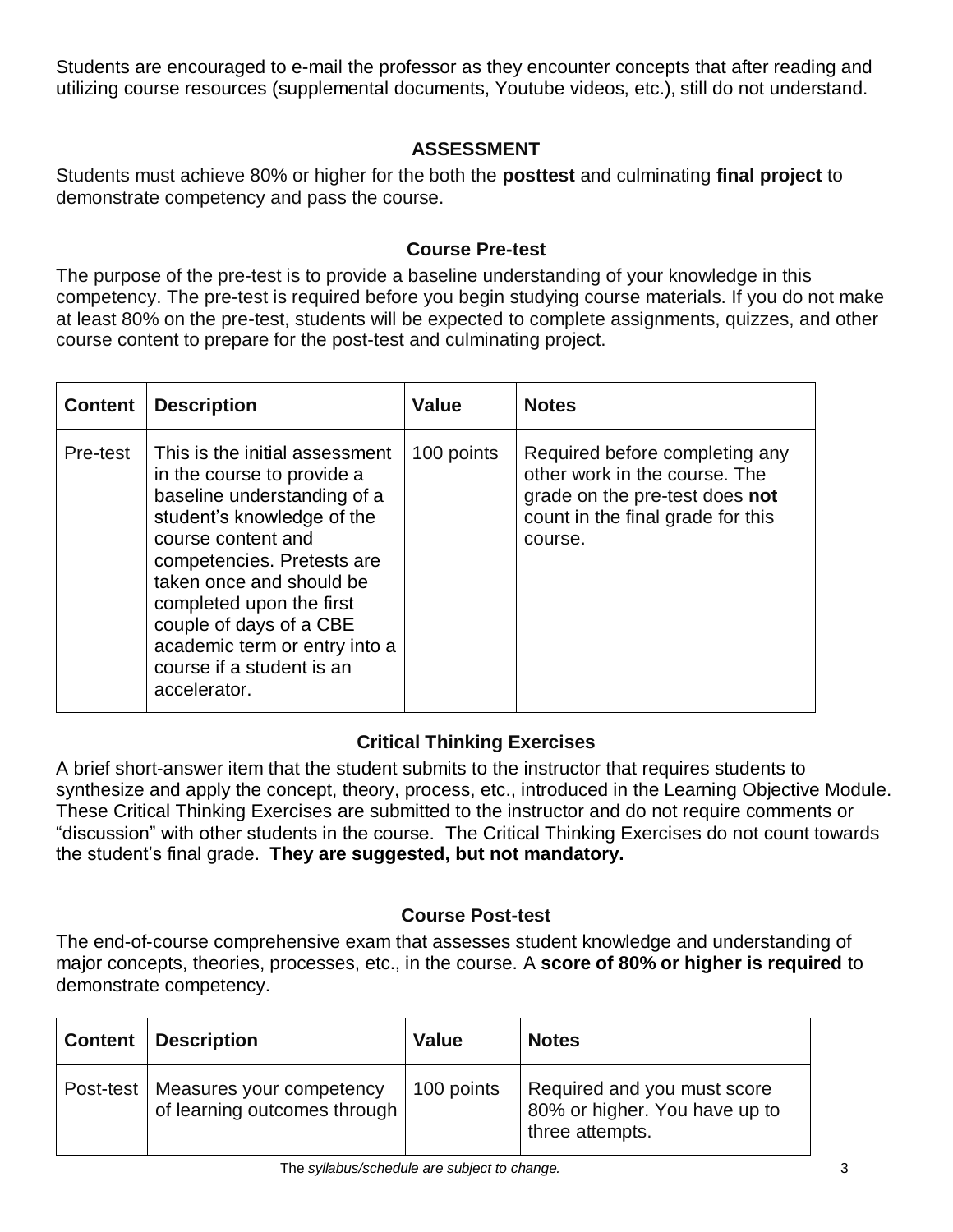| <b>Content   Description</b>                           | <b>Value</b> | <b>Notes</b>                                       |
|--------------------------------------------------------|--------------|----------------------------------------------------|
| essay, short answer, and<br>multiple-choice questions. |              | DUE: Last day of week 7,<br>Friday by 11:59 PM CST |

If you score less than 80% on the post-test, you will have an opportunity to review the material and retake the post-test two additional times. If the posttest score is less than 80% within three attempts, students will receive a grade of "F" in the course and will be required to retake the course in the new term. Students who fail the posttest should review feedback from the instructor before reattempting the posttest.

### **Culminating Project**

The project assesses your knowledge of terms and the application of concepts presented in this course. A **score of 80% or higher is required** to demonstrate competency.

| <b>Content</b> | <b>Description</b>                                                                                    | <b>Value</b> | <b>Notes</b>                                                                                                                                                                                                                          |
|----------------|-------------------------------------------------------------------------------------------------------|--------------|---------------------------------------------------------------------------------------------------------------------------------------------------------------------------------------------------------------------------------------|
| Project        | Measures your competency<br>of learning outcomes the<br>completion of a competency-<br>based project. | 100 points   | Required and you must score<br>80% or higher. You have up<br>to three attempts.<br>DUE DATE if you want<br>feedback for revisions: End<br>of week 6.<br><b>HARD DUE DATE: Last day</b><br>of week 7, Friday by 11:59<br><b>PM CST</b> |

If students score less than 80% on the culminating project, they will have an opportunity to review the material and resubmit the project up to two additional times. If the culminating project is less than 80% within three attempts, students will receive a grade of "F" in the course and will be required to retake the course in the new term.

### **GRADING**

A score of 80% or higher on both the Culminating Project and Posttest is required to demonstrate competency and receive credit for the course. The following items will be used to calculate the final grade in the course.

| <b>Item</b>                        | <b>Worth</b> |
|------------------------------------|--------------|
| Posttest                           | 100 points   |
| <b>Culminating Project Attempt</b> | 100 points   |
|                                    |              |
| <b>Total</b>                       | 200 points   |

### **Grading Scale**

 $A = 90\% - 100\%$  $B = 80\% - 89\%$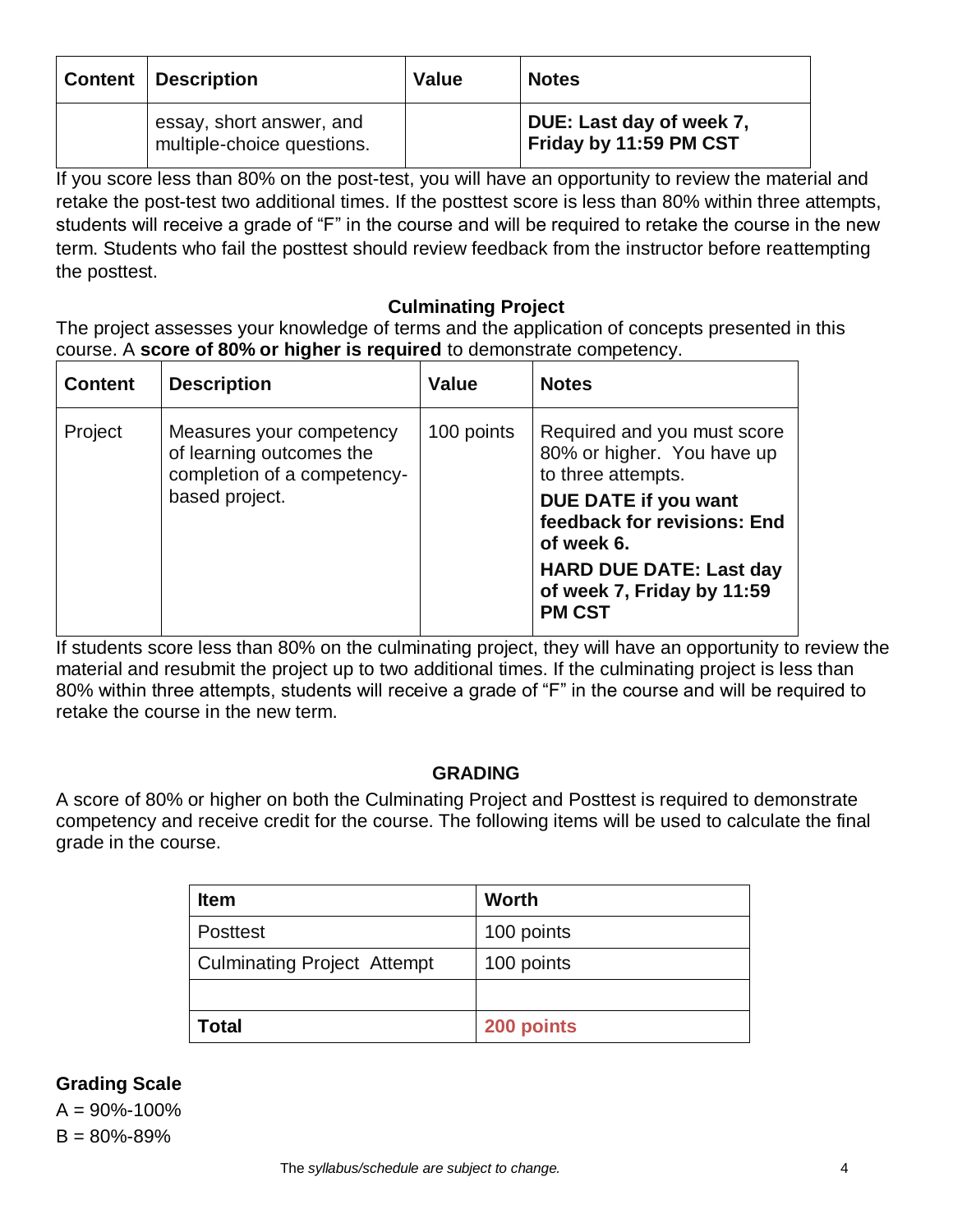### **TECHNOLOGY REQUIREMENTS**

#### **LMS**

All course sections offered by Texas A&M University-Commerce have a corresponding course shell in the myLeo Online Learning Management System (LMS). Below are the technical requirements

Learning Management System (LMS) Requirements: View the [Learning Management System Requirements Webpage.](https://community.brightspace.com/s/article/Brightspace-Platform-Requirements)

LMS Browser Support: Learn more on the **LMS Browser Support Webpage**.

YouSeeU Virtual Classroom Requirements: Visit the [Virtual Classroom Requirements Webpage.](https://support.youseeu.com/hc/en-us/articles/115007031107-Basic-System-Requirements)

### **ACCESS AND NAVIGATION**

You will need your campus-wide ID (CWID) and password to log into the course. If you do not know your CWID or have forgotten your password, contact the Center for IT Excellence (CITE) at 903.468.6000 or [helpdesk@tamuc.edu](mailto:helpdesk@tamuc.edu)**.**

**Note:** Personal computer and internet connection problems do not excuse the requirement to complete all course work in a timely and satisfactory manner. Each student needs to have a backup method to deal with these inevitable problems. These methods might include the availability of a backup PC at home or work, the temporary use of a computer at a friend's home, the local library, office service companies, Starbucks, a TAMUC campus open computer lab, etc.

#### **COMMUNICATION AND SUPPORT**

If you have any questions or are having difficulties with the course material, please contact your Instructor.

#### **Technical Support**

If you are having technical difficulty with any part of Brightspace, please contact Brightspace Technical Support at 1-877-325-7778. Other support options can be found on the [Brightspace Support Webpage.](https://community.brightspace.com/support/s/contactsupport)

#### **Interaction with Instructor Statement**

This is an online course; therefore, expect most communication to be online as well. Correspondence will always be through university email (your "myLeo" mail) and announcements in myLeo online (D2L). The instructor will make every effort to respond to emails within 24 provided the correspondence follows the requirements listed below. Students are encouraged to check university email daily.

#### **All emails from students should include:**

- **Course name and subject in the subject line (ex. ORGL 3322 – Posttest)**
- **Salutation**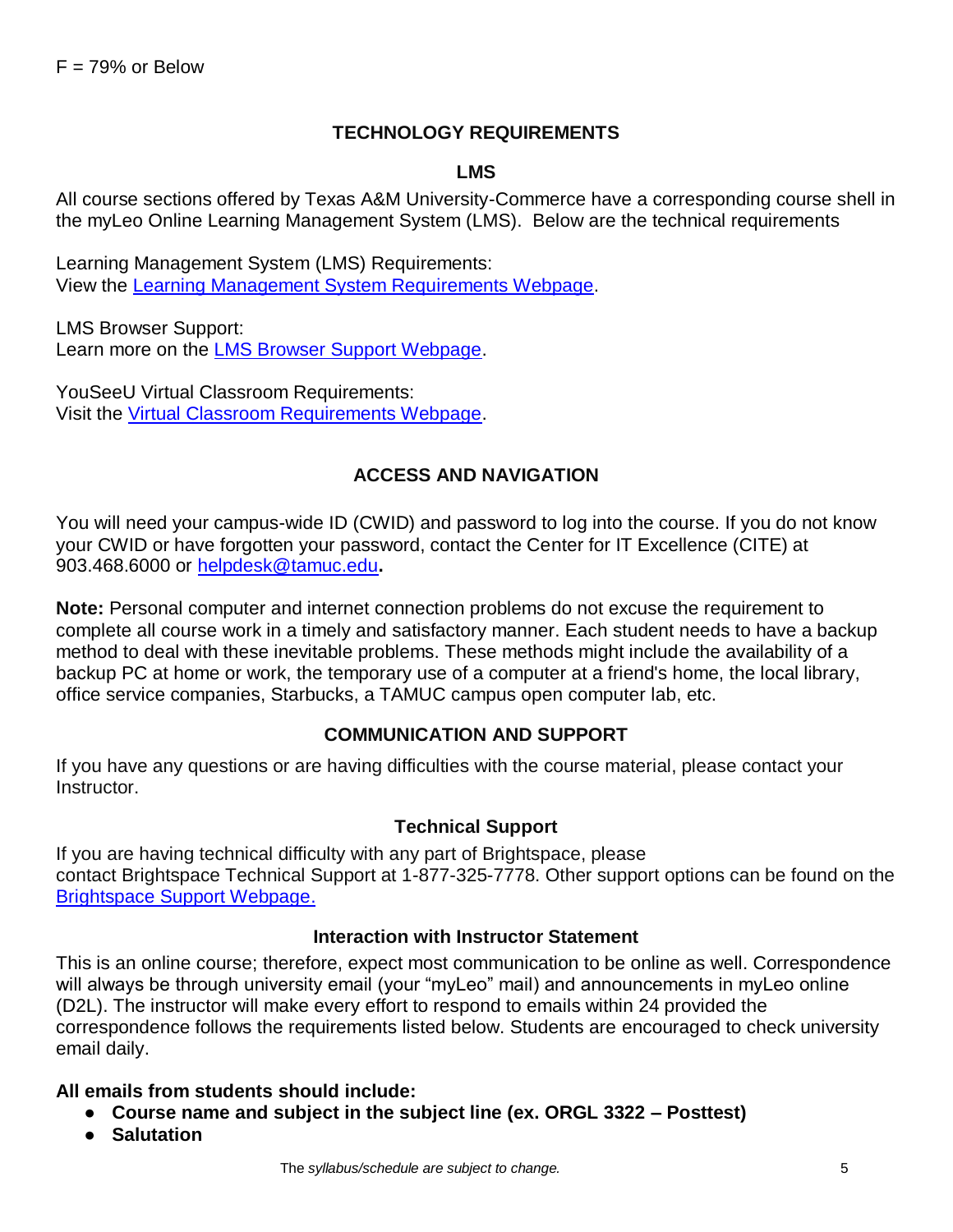- **Proper email etiquette (no "text" emails – use proper grammar and punctuation)**
- **Student name and CWID after the body of the email**

### **COURSE AND UNIVERSITY PROCEDURES/POLICIES**

#### **Syllabus Change Policy**

The syllabus is a guide. Circumstances and events, such as student progress, may make it necessary for the instructor to modify the syllabus during the semester. Any changes made to the syllabus will be announced in advance.

#### **Student Conduct**

All students enrolled at the University shall follow the tenets of common decency and acceptable behavior conducive to a positive learning environment. The Code of Student Conduct is described in detail online in the [Student Guidebook.](http://www.tamuc.edu/Admissions/oneStopShop/undergraduateAdmissions/studentGuidebook.aspx)

Students should also consult the [Rules of Netiquette Webpage](https://www.britannica.com/topic/netiquette) for more information regarding how to interact with students in an online forum.

#### **TAMUC Attendance**

For more information about the attendance policy, please view the **Attendance Webpage** and the [Class Attendance Policy](http://www.tamuc.edu/aboutUs/policiesProceduresStandardsStatements/rulesProcedures/13students/academic/13.99.99.R0.01.pdf)

#### **Academic Integrity**

Students at Texas A&M University-Commerce are expected to maintain high standards of integrity and honesty in all of their scholastic work. For more details and the definition of academic dishonesty see the following procedures:

[Undergraduate Academic Dishonesty P](http://www.tamuc.edu/aboutUs/policiesProceduresStandardsStatements/rulesProcedures/13students/undergraduates/13.99.99.R0.03UndergraduateAcademicDishonesty.pdf)olicy [Undergraduate Student Academic Dishonesty Form](http://www.tamuc.edu/aboutUs/policiesProceduresStandardsStatements/rulesProcedures/documents/13.99.99.R0.03UndergraduateStudentAcademicDishonestyForm.pdf)

#### **Students with Disabilities-- ADA Statement**

The Americans with Disabilities Act (ADA) is a federal anti-discrimination statute that provides comprehensive civil rights protection for persons with disabilities. Among other things, this legislation requires that all students with disabilities be guaranteed a learning environment that provides for reasonable accommodation of their disabilities. If you have a disability requiring an accommodation, please contact:

#### **Office of Student Disability Resources and Services**

Texas A&M University-Commerce Velma K. Waters Library Rm 162 Phone (903) 886-5150 or (903) 886-5835 Fax (903) 468-8148 Email: [studentdisabilityservices@tamuc.edu](mailto:studentdisabilityservices@tamuc.edu) Website: [Office of Student Disability Resources and Services](http://www.tamuc.edu/campusLife/campusServices/studentDisabilityResourcesAndServices/)

#### **Nondiscrimination Notice**

Texas A&M University-Commerce will comply in the classroom, and in online courses, with all federal and state laws prohibiting discrimination and related retaliation on the basis of race, color, religion, sex, national origin, disability, age, genetic information, or veteran status. Further, an environment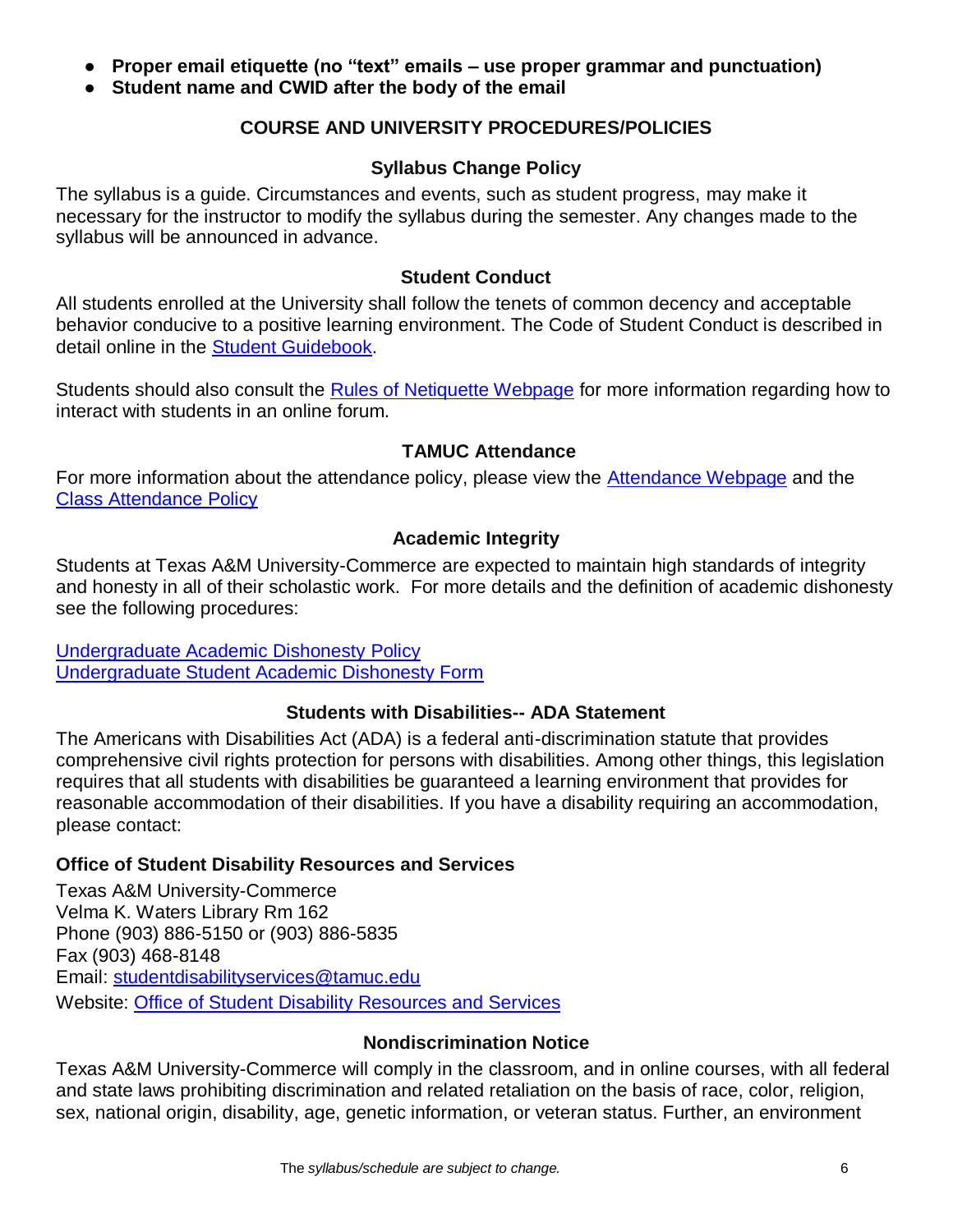free from discrimination on the basis of sexual orientation, gender identity, or gender expression will be maintained.

### **Campus Concealed Carry Statement**

Texas Senate Bill - 11 (Government Code 411.2031, et al.) authorizes the carrying of a concealed handgun in Texas A&M University-Commerce buildings only by persons who have been issued and are in possession of a Texas License to Carry a Handgun. Qualified law enforcement officers or those who are otherwise authorized to carry a concealed handgun in the State of Texas are also permitted to do so. Pursuant to Penal Code (PC) 46.035 and A&M-Commerce Rule 34.06.02.R1, license holders may not carry a concealed handgun in restricted locations.

For a list of locations, please refer to the [Carrying Concealed Handguns On Campus](http://www.tamuc.edu/aboutUs/policiesProceduresStandardsStatements/rulesProcedures/34SafetyOfEmployeesAndStudents/34.06.02.R1.pdf) document and/or consult your event organizer.

Pursuant to PC 46.035, the open carrying of handguns is prohibited on all A&M-Commerce campuses. Report violations to the University Police Department at 903-886-5868 or 9-1-1.